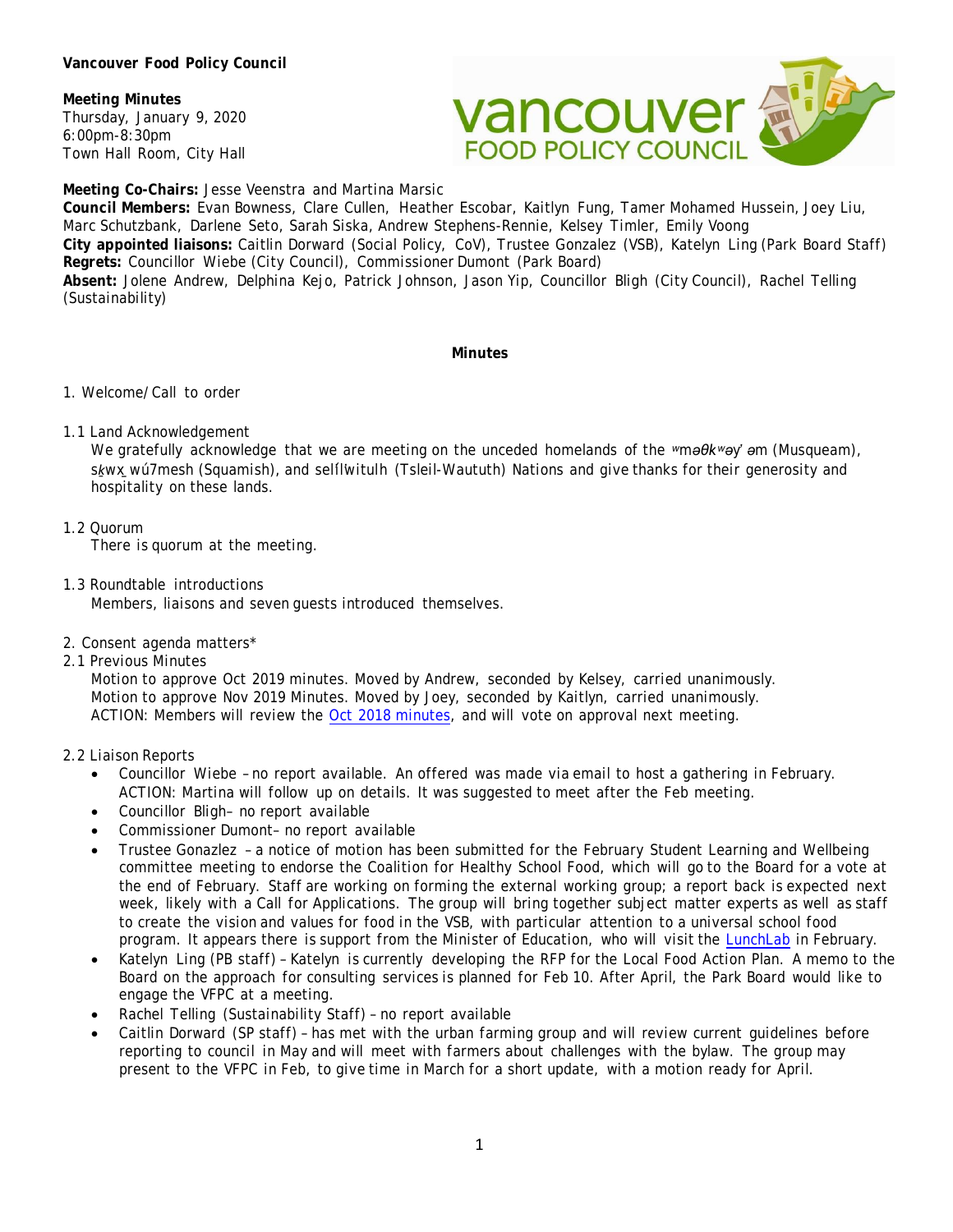There has been a shift in the direction of the Greenest City Climate Emergency Plan, with the scope narrowed to focus on Transportation and Buildings as the biggest drivers of climate change. Other focus areas, including food, will be incorporated into other City strategies, including the Vancouver Plan. The City is launching public engagement [Bold Actions for a Climate Emergency](https://www.eventbrite.com/e/bold-actions-for-a-climate-emergency-tickets-68823877069) Feb 3 at the Orpheum. It was noted that the cost of tickets is a barrier to full participation. The goal of the event is to raise the profile, and bring positivity to the discussion.

The Vancouver Plan will be a more important strategy for food. Staff will be asking for direction on how food is incorporated and what the role for staff is. Members are encouraged to become familiar with plan and look for opportunities. There is [a website](https://vancouver.ca/home-property-development/vancouver-city-wide-plan.aspx) where input is collected.

#### Discussion

The refined scope will allow focus on areas that would be the most impactful. There was a concern that by adding too many goals, the climate emergency plan will become confused with the Vancouver Plan.

It was clarified that the work done in Nov was used to shape draft actions that would have been part of public engagement. Those actions include how to influence food consumption to reduce scope 2 emissions, how city policy and planning can increase food production and harvesting, as well as a resilience-related action. Staff are now looking at those to see what policy windows are available to land those in other strategies. This piece only includes actions related to the environment.

The 2020 budget report was approved in 2019, and refers to commitment to renew food strategy in 2021.

#### 2.3 Working Group Updates

- Food Cultivation & UbAg are developing a strategy to develop the motion before it goes to City council. It was noted that the Urban Farming Forum will happen Jan 19 at the PNE with policy and non-policy streams.
- Development/Retail is working on two main pieces last year, worked with LFS class to do a preliminary inventory of green grocers, which will be analyzed to consider next steps. There is opportunity to work with LFS 350 to do an environmental scan of promising practices in municipalities that support local food retail. The group is aware of the study done by the Greenest City scholar.
- Food Waste the Engineering report on single use plastics was released in Nov, and has not yet been reviewed. The group will meet soon and may bring a motion as part of next steps. The group will reach out to Councillor Wiebe and Katelyn Ling about composting. The group is looking for new Co-chair. Members will meet with Erin Nichols, and it was recommended that they connect with other staff in Engineering to see where there is opportunity for input, which could build on gaps in the first report.

Reports to council are confidential for one month before a council meeting, and are made public one week prior to the meeting. At this point, it is too late to make amendments. The process will be reviewed at the next meeting. ACTION: Caitlin will use the urban farming report as a case study to explain the process.

- Children & Youth met recently and have action items to meet with VSB trustees, PB commissioners and City Councilors to raise awareness request support for a universal school meal program. Other FPCs may be contacted to explore their involvement. The group supports campaign #nourishkidsnow campaign, and is organizing a trip to LunchLab.
- Leadership Side Three members (Gurjot, Bea, Erica) have stepped down due to unforeseen circumstances, and additional support is needed on the leadership team. Members are asked to let the Leadership team know if interested in joining. There will be a city-wide call around April for new members. The call is to fill vacancies in all advisory groups, and is, coordinated by Clerk's office. A subcommittee of City council makes decisions. The VFPC can do additional promotion to attract members that meet all criteria.

Working groups - A suggestion was made to create 'position descriptions' for working groups that include guidelines for commitment, as a reference for both current and incoming members. ACTION: Martina will draft these with Emily's help. Recommend to look at Member Resources tab in the shared drive.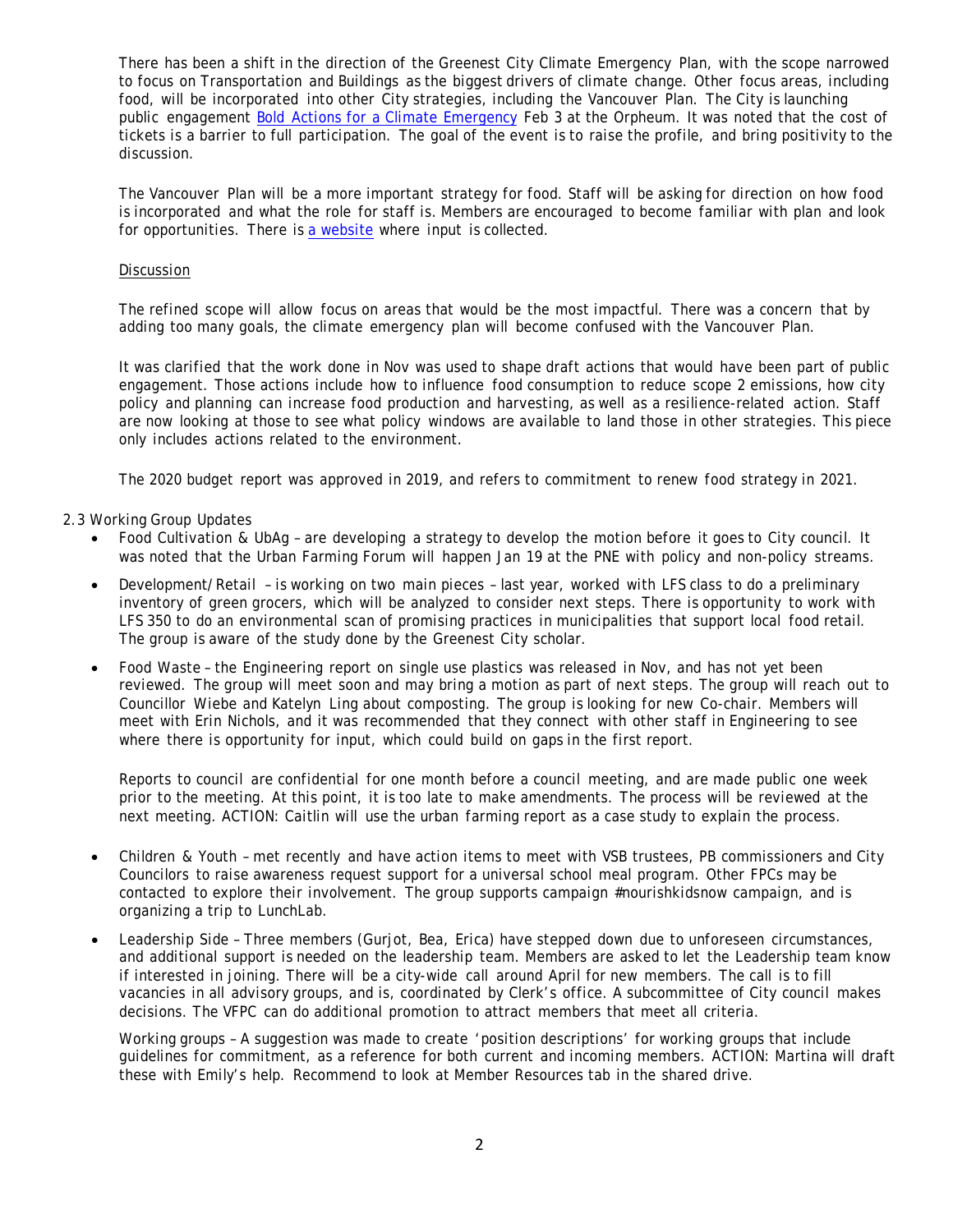- Community Food Prog.- drafted a notice for LFS class project to update food asset map. The group received an email about Evelyn Saller Centre, and is looking for clarification on what their role would be. ACTION: group will follow up to determine the process and timeline for involvement.
- CFC Canada Community Food Centers are accepting Expressions of Interest from organizations that wish to become CFCs. After the deadline for the EoI passes, Kelsey can offer support for to local organizations.

## 3. Matters requiring discussion

3.1 Report back on outstanding fall work

- VCPC meeting hosted an event on Nov 12 and was attended by two members. A report back will be presented at the next meeting. The event was related to planning a summit in May 2020 and discussions revolved around engagement and inclusive planning. Concerns voiced at consultation include the inability of the City to do inclusive engagement, meeting residents where they are at, and without multiple barriers. The May summit will focus on Housing, Climate, and Transportation.
- Blue Community draft Motion The notion of a [Blue Community](https://canadians.org/bluecommunities) was introduced by Councillor Wiebe and relates to protecting water and access to water. The draft motion was reviewed.

#### Discussion

- Suggest to add: BC will adopt the UNDRIP principles, which include reference to water and land use.
- A rights-based approach has not been seen much
- There is no focus on water focus in the City's climate emergency plan.
- If water bottles are banned in municipal facilities, there is a concern they could be replaced by sugar sweetened beverages; suggest to change language to "promote water". It was noted that Thunder Bay has a successful mobile cart at events staffed by volunteers.
- It was noted that the motion can be stronger than what City will accept.
- Citations are needed for all statistics.

#### MOTION

BE IT RESOLVED THAT the Vancouver Food Policy Council requests that the City of Vancouver join 27 other cities and First Nations across Canada in declaring a pledge to become a "Blue Community"; and that the City of Vancouver pass resolutions which:

- Recognize clean water and sanitation as human rights.

- Promote publicly financed, owned, and operated water and wastewater services.

- Ban the sale of bottled water in municipal facilities and at municipal events; replace with tap water refill stations.

- Advocate for the conservation and protection of lands and forests in the watersheds and food cultivation areas serving the City of Vancouver

Moved by Clare, seconded by Sarah, carried unanimously, pending review and edits. ACTION: Kelsey and Sarah will help Clare finalize the motion. [see full final motion appended to these minutes].

## • November GCAP –no furtherupdates.

## 3.2 Work plan updates

• Population of joint work plan and Jan 13 Council of Councils meeting Four members will attend the Council of Council meeting and will give a verbal update. ACTION: Members are asked to populate this work plan, which will be used at the meeting and as an ongoing reference.

## 3.3 Planning for 2020

- Upcoming meeting schedule [info sent prior to meeting]
	- ACTIONS: Members are asked to add meetings to their calendar with room info. Typically meetings do not happen in Aug or Dec, however, rooms have been booked just in case. Members are reminded that most of the work happens in the working groups. Meeting agendas are currently organically populated, however for future meetings, themed meetings and continuous learning sessions could be scheduled in advance. ACTION: Members are asked to add ideas to the Agenda Planning document in the shared drive. This can be updated every couple of months.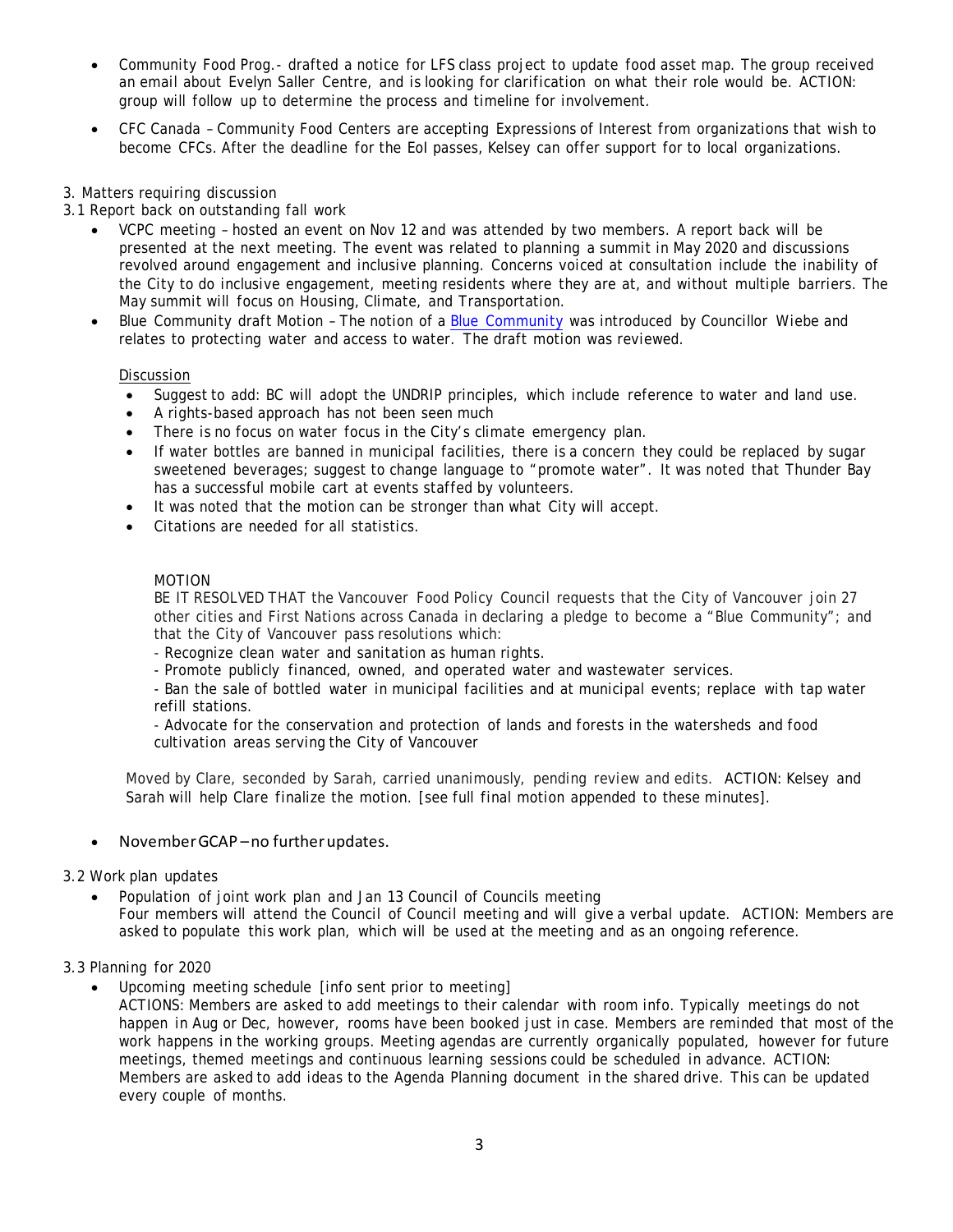- Common Definitions how are these being integrated to work plan?
- Caitlin followed up with Spencer Lindsay regarding the request for a presentation to the VFPC and for advice on inviting members of the host nations (MST) to become liaisons to the VFPC. The advice is that it is not recommended to make such requests, as there is not enough capacity within the nations, and the requests are often extractive. With funding, facilitated sessions could be hosted. It was suggested to explore other approaches to reconciliation, including deeper learning for better understanding, as well as direct engagement. Suggestions included specific readings to be discussed, participating in an event or attending a cultural exhibit. ACTION: Sarah will create a Google doc and begin compiling resources, which members are asked to help populate. Another suggestion is to create an indigenous solidarity working group and show up to indigenous struggles. Members are asked to share relevant events, which could replace a formal meeting.

## 4. Adjourn Meeting

Moved by Clare, seconded by Martina, carried unanimously.

Meeting adjourned at 8:34pm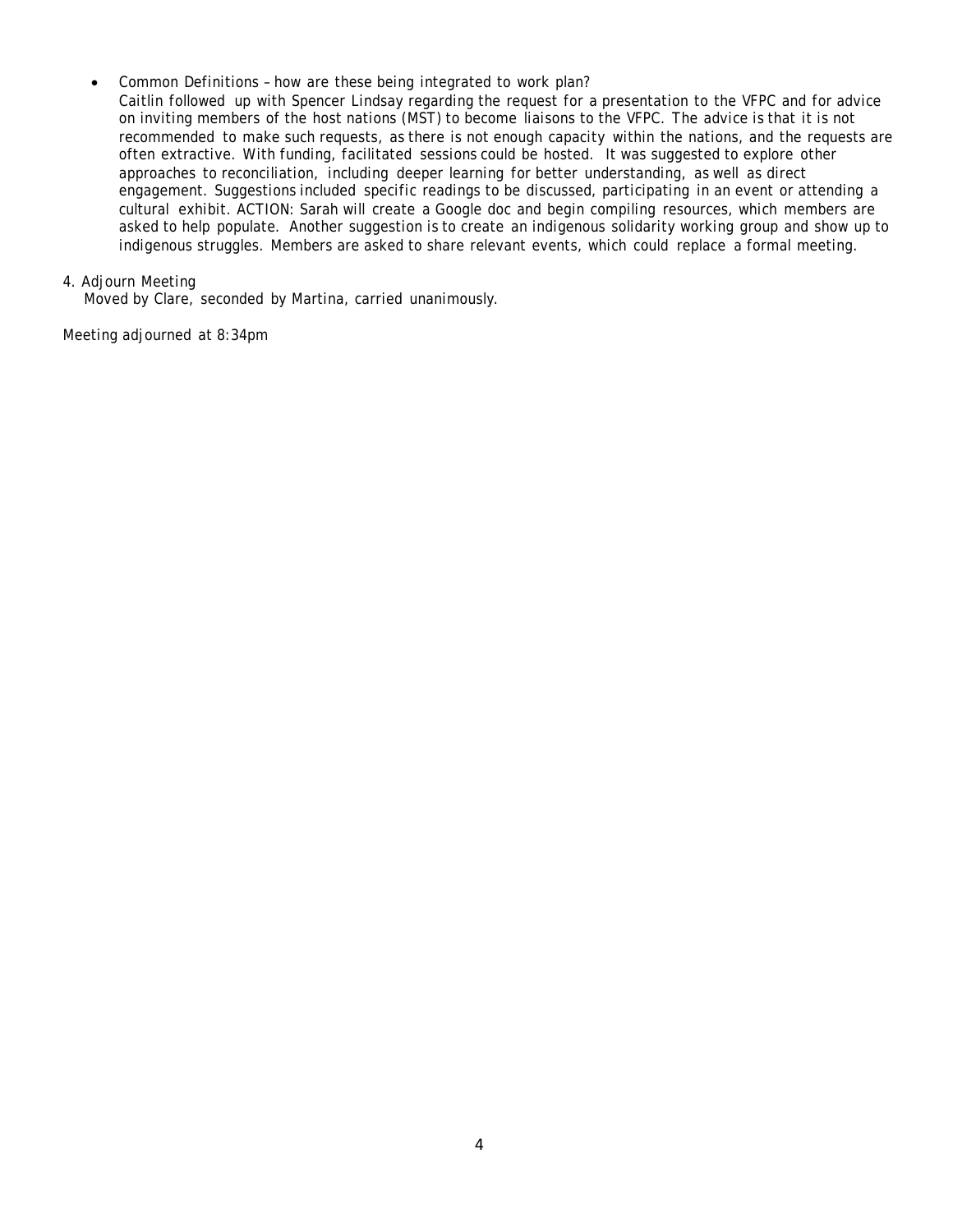# **MOTION Vancouver Food Policy Council Blue Communities Motion Vancouver Food Policy Council Passed January 2020**

# **Background**

The "Blue Communities" project is a response to protect fresh water in Canada. It has been proposed by the Council of Canadians and the Canadian Union of Public Employees (CUPE), environmentalists, and Indigenous representatives as a vehicle to promote public water management and public drinking water.

In 2011, the Union of B.C. Municipalities passed a resolution supporting "Blue Communities" and since then, several B.C. municipalities have protected their water supplies from privatization and increased water rates, including Burnaby, Abbotsford, and White Rock. Across Canada, 27 municipalities and First Nations have also declared themselves "Blue Communities", including Montreal and Thunder Bay.

Since water is integral to food and food lands, the VFPC can have a voice in supporting the City of Vancouver in becoming a Blue Community and passing resolutions that support access to clean water.

# **Motion: Advocate for Vancouver to become a Blue Community**

WHEREAS in January 2019 the City of Vancouver declared a climate emergency; and

WHEREAS the potential for a global water shortage is one of the most significant impacts of climate change; and

WHEREAS the United Nations Declaration on the Rights of Indigenous Peoples (UNDRIP) declares that Indigenous Peoples have a right to maintain their spiritual relationships with water, determine how lands and resources - including water - are used, and that the state must obtain free, prior and informed consent on all projects that may impact lands and waters<sup>[1](#page-4-0)</sup>; and

WHEREAS Bill C-262, an act to ensure that Canadian laws align with UNDRIP was passed in the House of Commons in April [2](#page-4-1)019<sup>2</sup>, and British Columbia committed to being the first province to legislate UNDRIP<sup>[3](#page-4-2)</sup>, and;

WHEREAS in July 2010 the United Nations declared that access to clean water and sanitation is a human right; and

WHEREAS a significant threat to clean water access globally is the privatization of water through the sale of community water access rights to corporations; and

WHEREAS embodied energy in the production and shipment of bottled water is the equivalent of approximately 160 million barrels of oil, representing up to 2,000 times the energy required to produce the equivalent volume of tap water<sup>[4](#page-4-3)</sup>; and

<span id="page-4-0"></span> $1$  United Nations (2007) United Nations Declaration on the Rights of Indigenosu Peoples. Available here: <https://www.un.org/development/desa/indigenouspeoples/declaration-on-the-rights-of-indigenous-peoples.html>

<span id="page-4-1"></span> $^2$  Canadian House of Commons (2019). An act to ensure that the laws of Canada are in harmony with UNDRIP. Available here: <https://www.parl.ca/LegisInfo/BillDetails.aspx?billId=8160636&Language=E>

<span id="page-4-2"></span> $3$  Province of British Columbia (2019). Speech from the throne. 4th session, 41st parliament. Available here: [https://www.leg.bc.ca/content/data%20-%20ldp/Pages/41st4th/ThroneSpeech\\_2019.pdf](https://www.leg.bc.ca/content/data%20-%20ldp/Pages/41st4th/ThroneSpeech_2019.pdf)

<span id="page-4-3"></span><sup>&</sup>lt;sup>4</sup> Gleick, P.H. & Cooley, H.S. (2009). Energy implications of bottled water. Environmental Research Letters, 4: 7. DOI: 10.1088/1748-9326/4/1/014009. Available here:https://iopscience.iop.org/artide/10.1088/1748-9326/4/1/014009